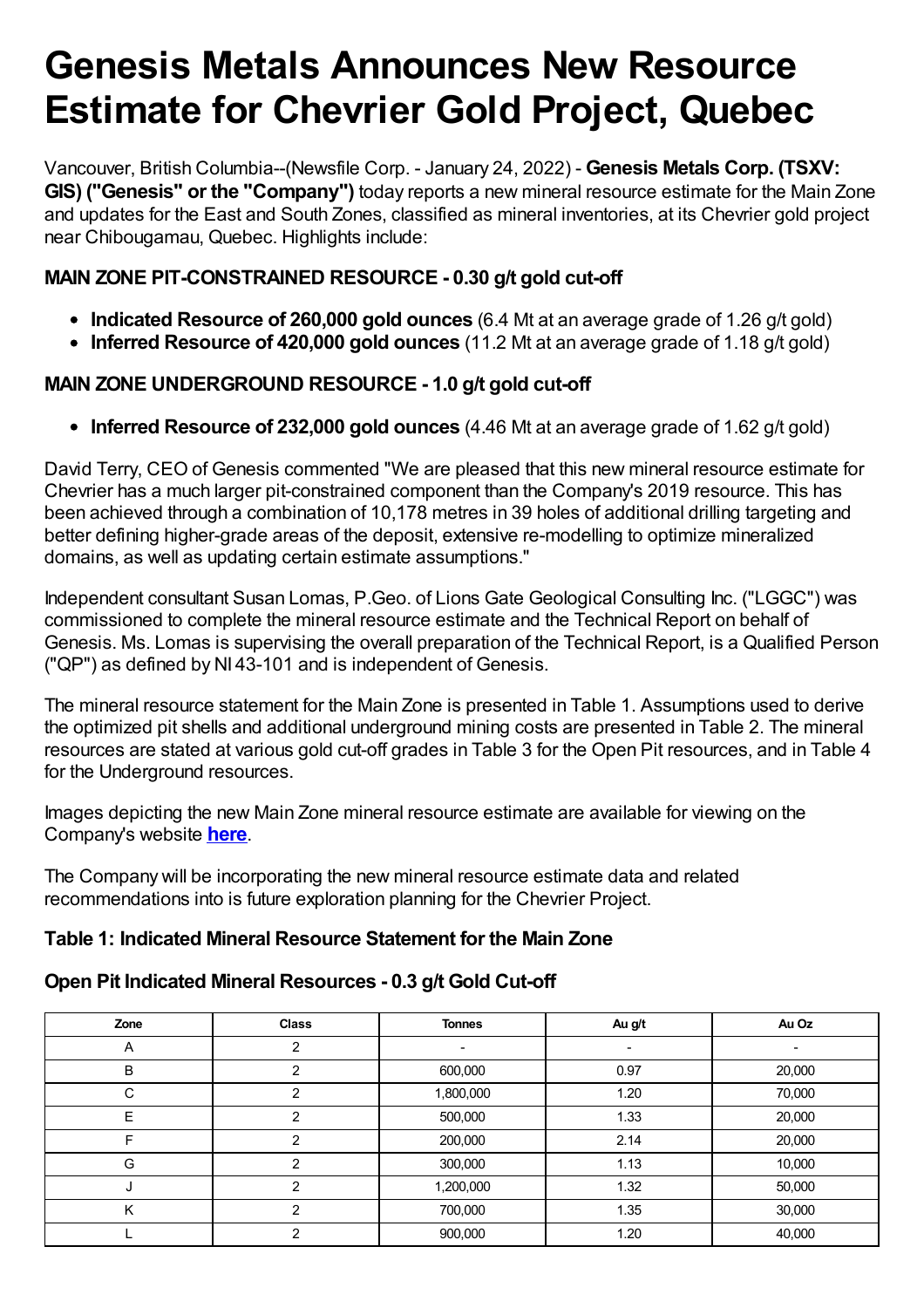| IVI | 000<br>$\sim$ | 1.41 | 10.000  |
|-----|---------------|------|---------|
| All | 400.000       | 1.26 | 260,000 |

#### **Open Pit Inferred Mineral Resources - 0.3 g/t Gold Cut-off**

| Zone | <b>Class</b> | <b>Tonnes</b> | Au g/t | Au Oz   |
|------|--------------|---------------|--------|---------|
| Α    | 3            | 400,000       | 0.91   | 10,000  |
| B    | 3            | 1,100,000     | 1.07   | 40,000  |
| C    | 3            | 2,400,000     | 1.21   | 90,000  |
| E    | 3            | 1,200,000     | 1.27   | 50,000  |
| F    | 3            | 600,000       | 1.59   | 30,000  |
| G    | 3            | 400,000       | 0.98   | 10,000  |
| J    | 3            | 1,500,000     | 0.99   | 50,000  |
| K    | 3            | 1,400,000     | 1.31   | 60,000  |
|      | 3            | 1,700,000     | 1.19   | 70,000  |
| M    | 3            | 500,000       | 0.97   | 10,000  |
| All  | 3            | 11,200,000    | 1.18   | 420,000 |

## **Underground Inferred Mineral Resources - 1.0 g/t Gold Cut-off**

| Zone | <b>Class</b> | <b>Tonnes</b> | Au g/t | Au Oz   |
|------|--------------|---------------|--------|---------|
|      |              | 2,550,000     | 1.69   | 139,000 |
|      |              | 190,000       | 1.53   | 10,000  |
|      |              | 430,000       | 1.29   | 18,000  |
|      |              | 190,000       | 1.35   | 8,000   |
|      |              | 1,090,000     | 1.65   | 57,000  |
| All  |              | 4,460,000     | 1.62   | 232,000 |

<sup>1</sup>Mineral Resources are not Mineral Reserves and do not have demonstrated economic viability. There is no certainty that all or any part of the Mineral Resources estimated will be converted into Mineral Reserves. The estimate of Mineral Resources may be materially affected by environmental, permitting, legal, title, taxation, socio-political, marketing, or other relevant issues. The CIM definitions were followed for the classification of Indicated and Inferred Mneral Resources. The quantity and grade of reported Inferred Mneral Resources in this estimation are uncertain in nature and there has been insufficient exploration to define these Inferred Mineral Resources as an Indicated Mineral Resource and it is uncertain if further exploration will result in upgrading themto an Indicated Mineral Resource category.

#### **Table 2: Open Pit and Underground Assumptions**

| Price of gold (US\$/troy oz)             | US\$1800 |
|------------------------------------------|----------|
| Exchange rate (US\$/C\$)                 | 1.30     |
| Grams per troy ounce (g/troy oz)         | 31.1035  |
| Price of gold (C\$/g)                    | C\$23    |
| Open Pit Mining Cost (C\$/t)             | C\$2.60  |
| Underground Mining Cost (C\$/t)          | C\$50.00 |
| Processing + G&A Cost (C\$/t)            | C\$20.00 |
| Mill Recovery                            | 95%      |
| Pit Slope (degrees)                      | 45       |
| Open Pit Reporting Cut-off (g/t gold)    | 0.30     |
| Underground Reporting Cut-off (g/t gold) | 1.00     |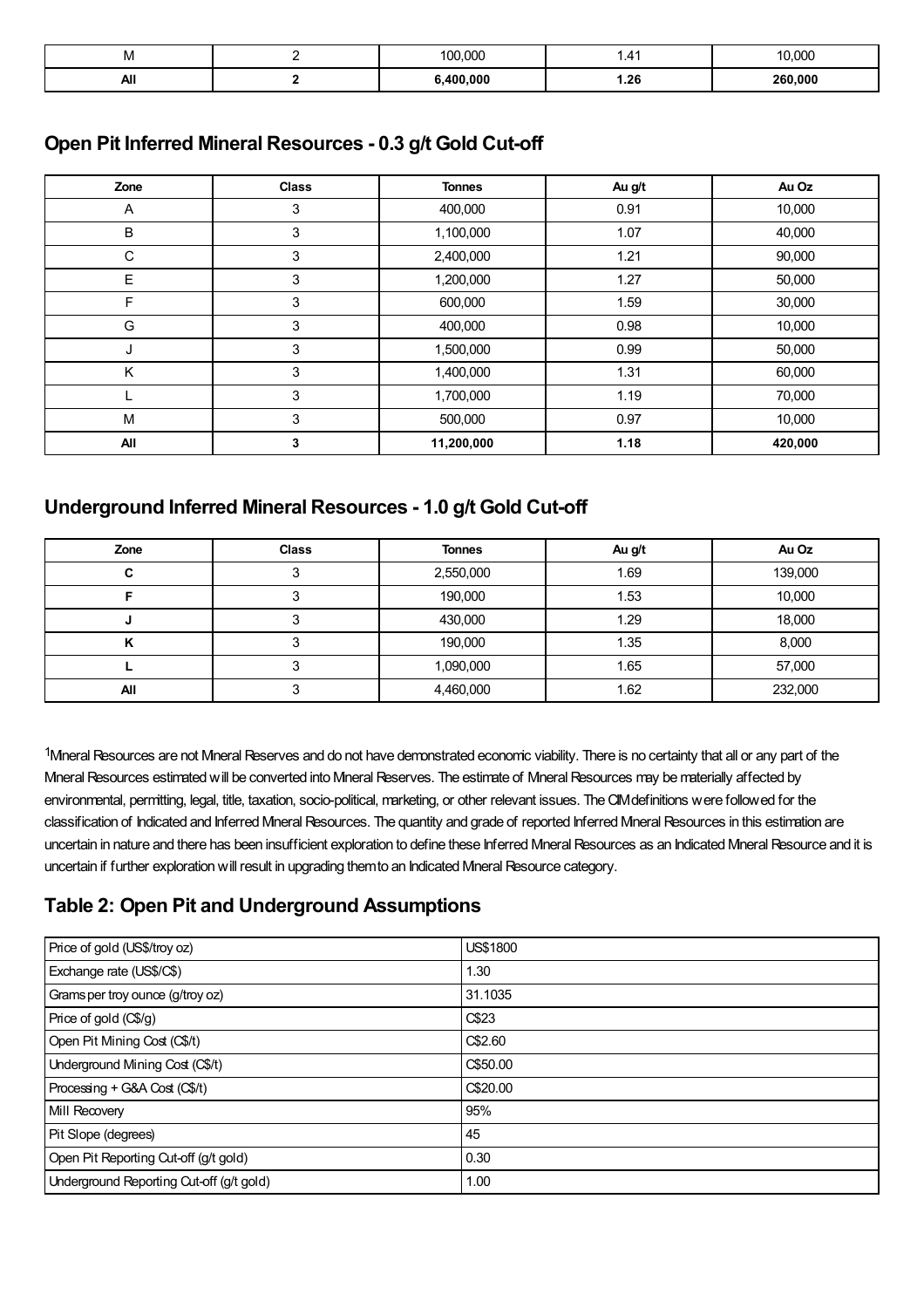## **Table 3: Open Pit Sensitivities to Cut-off Grade**

#### **Indicated Mineral Resources**

| Cut-off | Zone | <b>Class</b> | <b>Tonnes</b> | Au g/t | Au Oz   |
|---------|------|--------------|---------------|--------|---------|
| 0.20    | All  |              | 6,500,000     | 1.25   | 260,000 |
| 0.25    | All  | ົ            | 6,400,000     | 1.25   | 260,000 |
| 0.30    | All  | ົ            | 6,400,000     | 1.26   | 260,000 |
| 0.35    | All  |              | 6,300,000     | 1.27   | 260,000 |
| 0.40    | All  | ◠            | 6,200,000     | 1.29   | 260,000 |
| 0.45    | All  | ◠            | 6,000,000     | 1.31   | 250,000 |
| 0.50    | All  | ◠            | 5,800,000     | 1.34   | 250,000 |

#### **Inferred Mineral Resources**

| Cut-off | Zone | <b>Class</b> | <b>Tonnes</b> | Au g/t | Au Oz   |
|---------|------|--------------|---------------|--------|---------|
| 0.20    | All  |              | 11,300,000    | 1.16   | 420,000 |
| 0.25    | All  |              | 11,300,000    | 1.17   | 420,000 |
| 0.30    | All  |              | 11,200,000    | 1.18   | 420,000 |
| 0.35    | All  |              | 11,000,000    | 1.19   | 420,000 |
| 0.40    | All  |              | 10,600,000    | 1.22   | 420,000 |
| 0.45    | All  |              | 10,300,000    | 1.24   | 410,000 |
| 0.50    | All  |              | 10,000,000    | 1.27   | 410,000 |

## **Table 4: Underground Sensitivities to Cut-off Grade**

#### **Inferred Mineral Resources**

| Cut-off | Zone | <b>Class</b> | <b>Tonnes</b> | Au g/t | Au Oz   |
|---------|------|--------------|---------------|--------|---------|
| 0.80    | all  |              | 4,720,000     | 1.58   | 240000  |
| 0.90    | All  |              | 4,460,000     | 1.62   | 232,000 |
| 1.00    | All  |              | 4,460,000     | 1.62   | 232,000 |
| 1.10    | All  |              | 4,140,000     | 1.66   | 222,000 |
| 1.25    | All  |              | 3,690,000     | 1.73   | 205,000 |
| 1.50    | All  |              | 2,210,000     | 1.96   | 139,000 |
| 2.00    | All  |              | 740,000       | 2.43   | 58,000  |

#### **South and East Zones Mineral Inventory**

For the South Zone deposit, located immediately southwest and along strike from the Main Zone, a mineral inventory was updated based on remodelling of the mineralization and grade estimations into a block model. Tabulations within pitshells using gold prices of US\$1700 and US\$1870/oz provided tonnage and grade ranges for the South Zone deposit between 13 to 31 Mt at 0.70 to 0.60 g/t gold, respectively using a 0.30 g/t gold cut-off. This stated potential quantity and grade is conceptual in nature as there is currently insufficient exploration at this zone to define a mineral resource and it is uncertain if further exploration will result in the target being delineated as a mineral resource. The deposit modelling was based on 18 historic drillholes over a strike length of 1100 metres. Genesis will have to complete infill drilling to increase the confidence in continuity and gold grades derived from the historical drillholes in this deposit.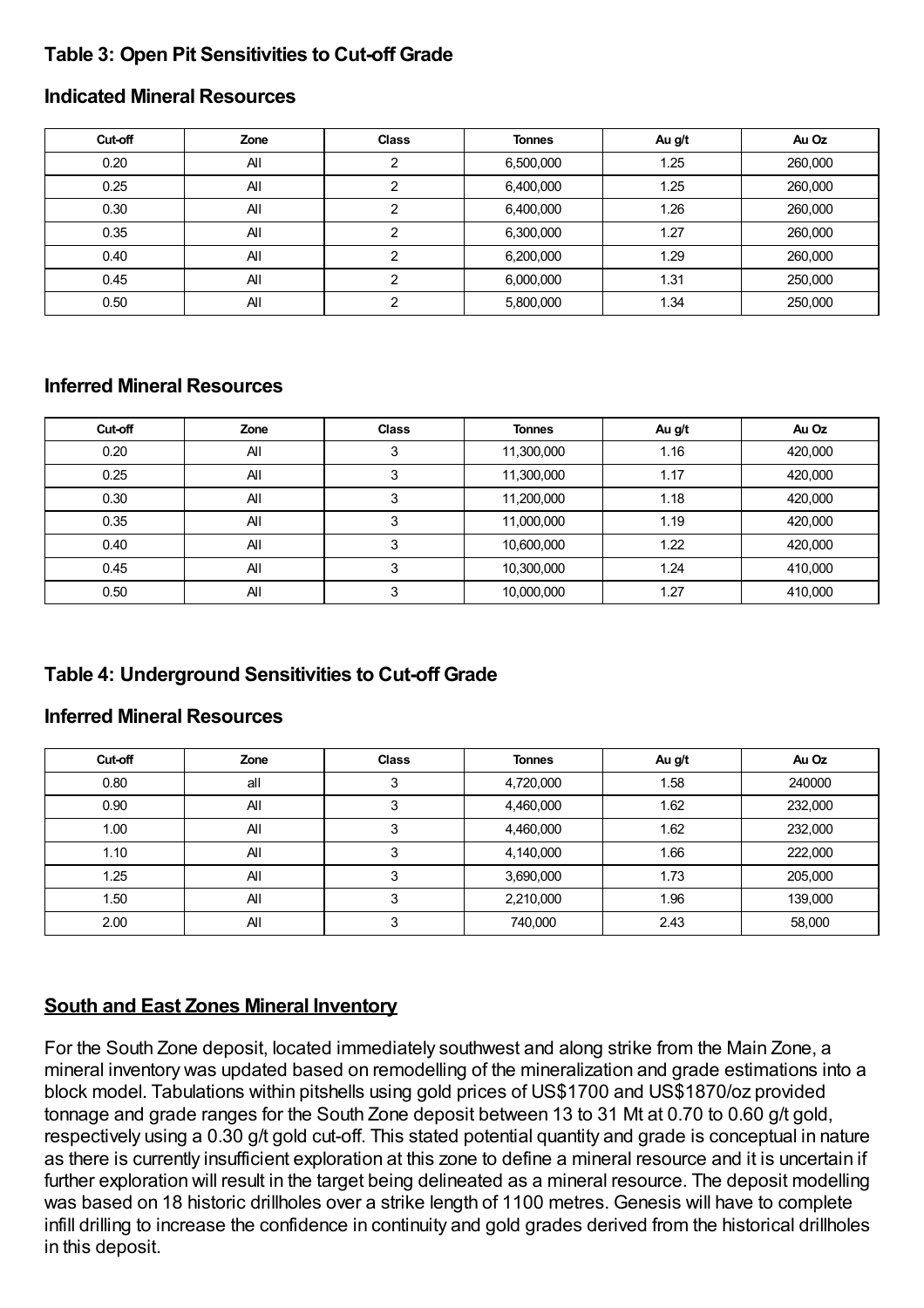A previously reported mineral resource estimation for the East Zone in 2019 has been reviewed and downgraded to a mineral inventory due to too few drillholes and uncertainty related to the continuity of the mineralization. LGGC assessed the 44,000 Oz of underground and In-pit Inferred Mineral Resources was too small to meet the requirement of *Reasonable Prospects of Eventual Economic Extraction*. The open pit mineral inventory is between 0.3 and 0.4 Mt at 1.23 to 1.26 g/t gold and underground mineral inventory between 0.20 and 0.70 Mt at 1.20 to 1.25 g/t gold. These values are based on the interpreted solids and blocks from the 2019 model but filtered using different zone combinations. This stated potential quantity and grade is conceptual in nature as there is currently insufficient exploration at this zone to define a mineral resource and it is uncertain if further exploration will result in the target being delineated as a mineral resource. The East Zone modelling was based on 32 drillholes over a strike length of 750 metres.

# **Main Zone Resource Estimate Methodology**

For the Main Zone, the drill hole database is comprised of 220 holes with 63,640 metres of drilling. The mineral resource estimate is based on 1.0 metre composites (N=5,362) from 174 drill holes intersecting the mineralized zones over a strike length of 1400 metres. Extreme assay grades were capped and a restricted outlier strategy was applied to composites to allow elevated gold grades to influence local blocks. Correlograms were modeled to assess the gold grade continuity of each zone. Gold grades were estimated into 10x10x5 m blocks using ordinary kriging (OK) method, with additional runs using inverse distance squared (ID<sup>2</sup>) and nearest neighbour (NN) methods for validation purposes. The estimates were validated and classified based on the gold grade continuity and drillhole density. Estimation methodology and classification were completed compliant to the standards of the Canadian Institute of Mining, Metallurgy and Petroleum (CIM).

The resource estimate and mineral inventories were constrained within optimized Lerchs-Grossmann constrained pits and the underground resources at the Main Zone were limited within resource solids with contiguous blocks above cut-off.

The full report detailing the results of this resource estimate will be filed under the profile of the Company on SEDAR within 45 days.

# **Qualified Person**

Susan Lomas, P.Geo., of LGGC is the Qualified Person, as defined in NI 43-101, responsible for the mineral resource estimates as reported herein. She has read and approved the relevant technical portions of this news release related to the mineral resource estimates for which she is responsible.

# **QA/QC**

The Company maintains a rigorous QA/QC program with respect to the preparation, shipping, analysis and checking of all samples and data from the Property. Quality control for field sampling and drill samples at the Company's projects covers the complete chain of custody of samples, including sample handling procedures and analytical-related work, plus the insertion of standard and blank materials. The QA/QC program also includes data verification procedures. Actlabs in Ancaster, Ontario, Canada (ISO 17025 certification) assayed all rock and core samples from the recent drilling programs using fire assay and atomic absorption finish for gold and gravimetric finish if gold grades exceeded 5 g/t Au. Mr. Andre Liboiron, P. Geo, Exploration Manager for the Company and a QP as defined within NI 43-101 for the Chevrier Project, has overseen the QA/QC program of the Company.

*The Company will continue to monitor the evolving COVID-19 situation and intends to comply with all government directives. Genesis Metals Corp. has enacted protocols designed to inhibit the spread of the COVID-19 virus to safeguard the health and safety of local communities and its workforce.*

## **About Genesis**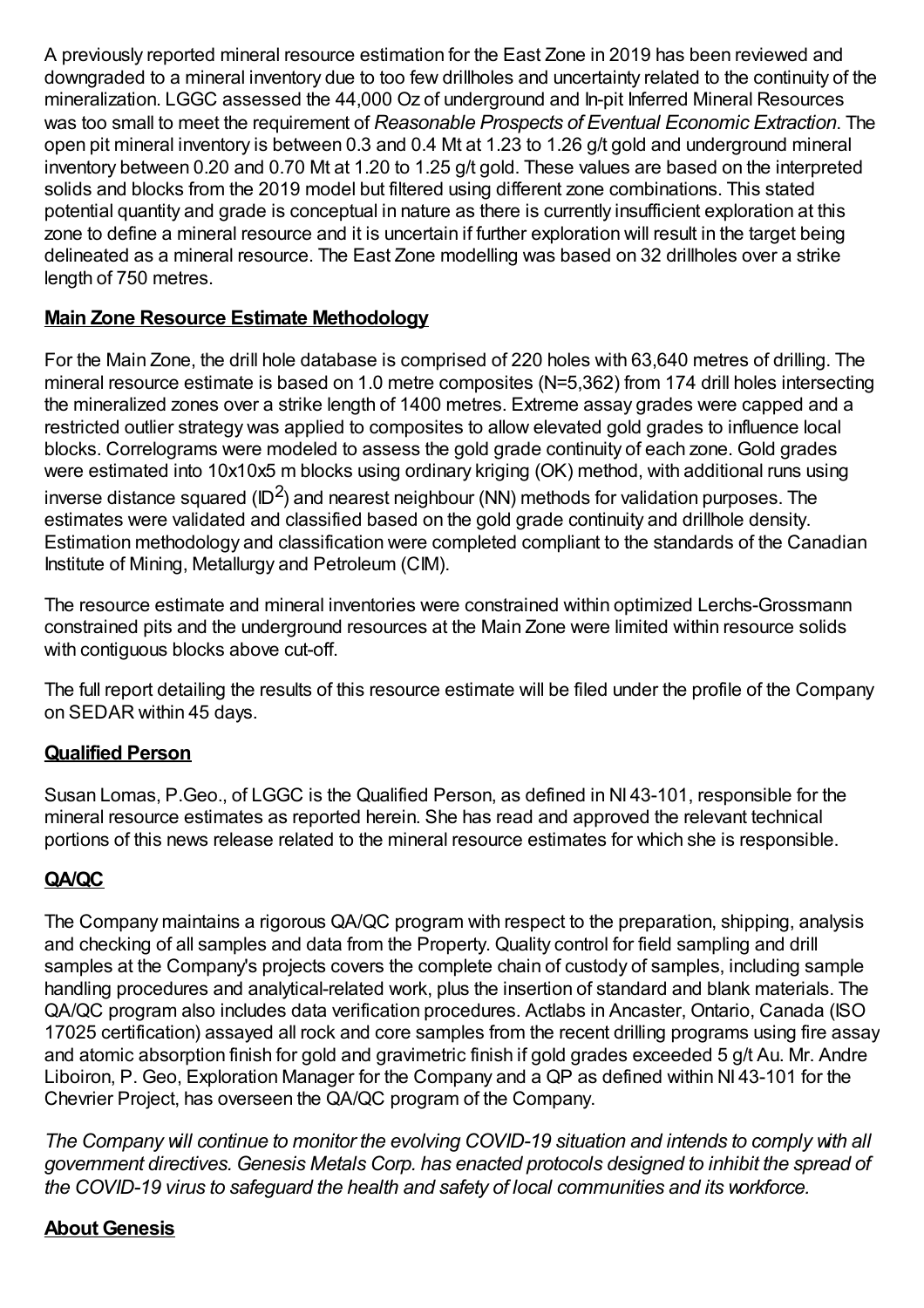Genesis Metals Corp. is a member of the DiscoveryGroup of Companies, an alliance of public companies focused on the advancement of mineral exploration and mining projects with a proven track record of generating shareholder value through responsible, sustainable, and innovative development. DiscoveryGroup companies have generated over \$500 million in direct and indirect expenditures resulting in over a billion dollars in M&A activity, with notable recent successes being the sale of Northern Empire Resources Corp. to Coeur Mining Inc. and the sale of Kaminak Gold Corp. to Goldcorp Inc. Current DiscoveryGroup member companies include: Great Bear Resources Ltd., Great Bear Royalties Corp., Elemental Royalties Corp., Bluestone Resources Inc., ValOre Metals Corp., Ethos Gold Corp., Gold Basin Resources Corp., Fireweed Zinc Ltd., Kodiak Copper Corp., and K2 Gold Corporation.

Genesis Metals Corp. is a gold exploration company focused on advancing its Chevrier and October Gold project in the prolific Abitibi region of Ontario and Quebec, Canada.

## **ON BEHALF OF THE BOARD OF DIRECTORS**

"David A. Terry" President, CEO, and Director

Suite 1020, 800 West Pender Street, Vancouver, BC V6C 2V6 Telephone: 604-646-8356 Email: [js@genesismetalscorp.com](mailto:js@genesismetalscorp.com) Website: [www.genesismetalscorp.com](https://www.newsfilecorp.com/redirect/QrV3mTnVN8)

*Neither the TSX Venture Exchange nor its Regulation Services Provider (as that term is defined in the policies of the TSX Venture Exchange) accepts responsibility for the adequacy or accuracy of this release.*

*Certain disclosure in this release, including statements regarding the anticipated timing for receipt of survey and till results; the Company's exploration plans; constitute forward-looking information or statements (collectively, "forward-looking statements") for the purpose of applicable securities laws. In making the forward-looking statements, the Company has applied certain factors and assumptions that are based on the Company's current beliefs as well as assumptions made by and information currently available to the Company, including that the Company is able to obtain any government or other regulatory approvals required to complete the Company's planned exploration and development activities; that the Company is able to procure personnel, equipment and supplies required for its exploration and development activities in sufficient quantities and on a timely basis; that actual results of exploration activities are consistent with management's expectations; that the current price and demand for gold will be sustained or will improve; that general business and economic conditions will not change in a materially adverse manner; Although the Company considers these assumptions to be reasonable based on information currently available to it, they may prove to be incorrect, and the forward-looking statements in this release are subject to numerous risks, uncertainties and other factors that may cause future results to differ materially from those expressed or implied in such forward-looking statements. Such risks include, among others, the risks* related to the inability to obtain required regulatory approvals on a timely basis or at all, that the risk *that actual results of the Company's exploration activities may be different than those expected by management; delays in receiving survey and till results or obtaining any required government or other regulatory approvals; inability to procure required equipment and supplies in sufficient quantities and on a timely basis; the nature of mineral exploration and mining and the uncertain commercial viability of certain mineral deposits; the Company's lack of operating revenues and risks related to dependence on key personnel. Readers are cautioned not to place undue reliance on forward-looking statements. The Company does not intend, and expressly disclaims any intention or obligation to, update or revise any forward-looking statements whether as a result of newinformation, future events or otherwise, except as required by law.*